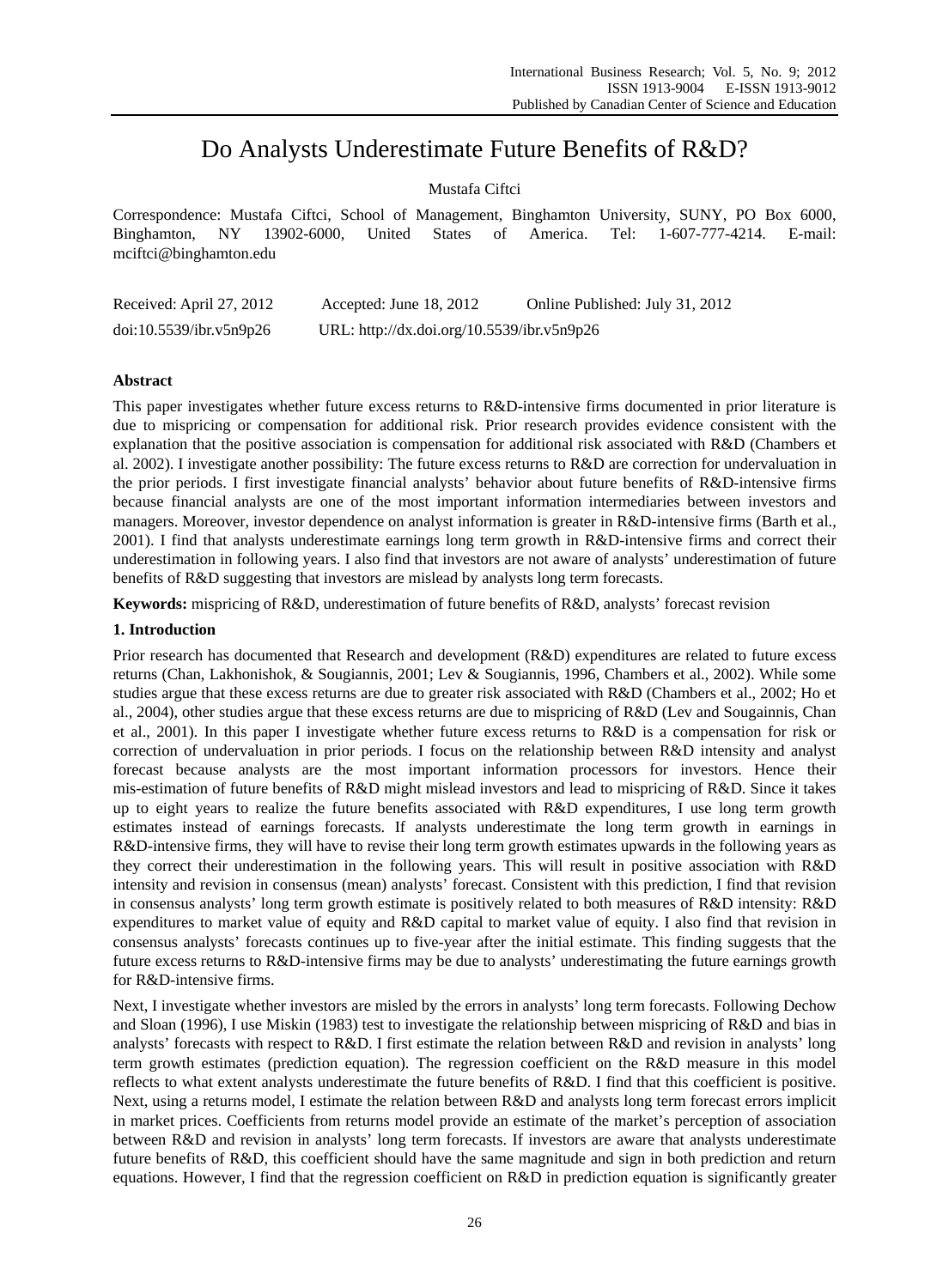than the corresponding coefficient on the R&D variable implied from the returns model (i.e. the coefficient of R&D in prediction equation is positive while the coefficient in returns model is negative). These results suggest that investors assume that analysts overestimate future benefits of R&D while they actually underestimate them indicating that investors do not correct the bias in analysts long term growth estimates with respect to R&D. This result suggests that mispricing of R&D might be due to analysts' biased forecast of future benefits of R&D.

This study contributes to discussion over future excess returns to R&D-intensive firms. Even though several prior studies make conjectures that future excess returns to R&D is due to mispricing, there is no direct evidence in support of mispricing explanation. Chambers et al. (2002) and Ho, Xu, and Yap (2004) show that future excess returns to R&D might be due to greater risk associated with R&D intensive firms. Combining my results with their findings suggests that future excess returns to R&D are partly due to risk and partly due to mispricing of R&D-intensive firms. In an efficient market all publicly available information should be incorporated into stock price and thus, all the securities should be correctly priced. Hence, one should not be able to generate excess returns holding certain stocks. However, prior research has indicated that stock prices are inefficient in incorporating public information into stock price. For example, Sloan (1996) shows that portfolios formed based on accruals generates future excess returns. Similarly, Lakhonishok et al. (1994) argue that future excess returns value portfolios is due to mispricing.I add to the line of research about market inefficiency with respect to future benefits of R&D. The rest of this study is organized as follows. Section 2 provides literature review and research questions. Section 3 presents research design and section 4 presents sample characteristics. Section 5 presents future excess returns to R&D-intensive firms. Section 4 provides evidence about association between R&D intensity and revision in long term growth estimates. Section 5 documents the relationship between revision in analysts' forecasts and future excess returns and section 6 concludes.

#### **2. Literature Review and Research Questions**

R&D expenditures have been a salient issue among practitioners and academia in recent years. Interest stems from growth in science and knowledge base and increase in R&D intensity in the economy. Chan, Lakonishok and Sougiannis (2001) (CLS hereafter) show that estimated R&D capital increased from 10% in 1975 to 29% in 1995. Moreover, they state that the technology sector and the pharmaceuticals industry account for 40 percent of the S&P 500 index and that the amount of R&D spending in some major industries is larger than their earnings. In a similar vein, Federal Reserve economist Nakamura states that "US companies spend annually on intangibles is on par with the total corporate investment in physical assets" (Lev, 2004).

Consistent with growing importance of R&D expenditures in the economy, an area of interest by researchers in accounting and finance has been the valuation of R&D expenditures (Pandit et al., 2011; Aboody & Lev, 1998; Ali et al., 2012; Ciftci & Cready, 2011; Ciftci et al., 2011; Lev & Sougiannis, 1996; Sougiannis, 1994; Monohan, 2005; Matolsky & Wyatt, 2008; Eberhart et al., 2004 and 2008, etc.). Ciftci et al. (2011) and Lev and Sougiannis (1996) show that there is a positive association between ratio of R&D to market value of equity and future excess returns even after controlling for common risk factors such as size and book to market. CLS document a similar relationship by using a different measure of R&D intensity: The ratio of R&D expenditures to market value of equity. Some studies argue that future excess returns to R&D expenditures are compensation for additional risk associated with R&D investment. Chambers et al. (2002) argue that conventional controls for risk like book-to-market and size do not control for R&D risk factors causing measured excess returns to be biased upward. Ho, Xu, and Yap (2004) show that (1) R&D intensity is positively related to systematic risk; (2) the greater systematic risk is attributable to greater intrinsic business risk and greater operating risk. Kothari et al. (2002) show that variability of future earnings for R&D expenditures is much greater than that for capital expenditures and concludes that future benefits associated with R&D is far more uncertain than that of capital expenditures. Ciftci and Cready (2011) show that CAPM beta increases with R&D intensity.

An alternative explanation for future excess returns to R&D expenditures is mispricing. If investors undervalue R&D-intensive firms, they will have to correct their undervaluation in following periods. This would result in future excess returns to R&D-intensive firms. Even though it has been shown that R&D expenditures generate future earnings up to eight year after the investment date, GAAP does not treat R&D expenditures like other assets. SFAC No.2 requires that R&D expenditures be expensed as they incurred even though they generate future earnings. As a result of expensing convention, reported earnings may materially differ from economic earnings based on capitalization of R&D expenditures (Lev & Zarowin, 1999). Moreover, since R&D assets are not capitalized, the reported assets for R&D-intensive firms are understated. Consequently, the distortion in financial information in R&D intensive firms might lead to misstatement of conventional benchmark such as earning-to-price, book-to-market, return on equity. More specifically R&D-intensive firms may appear to be "expensive" by such criteria (CLS).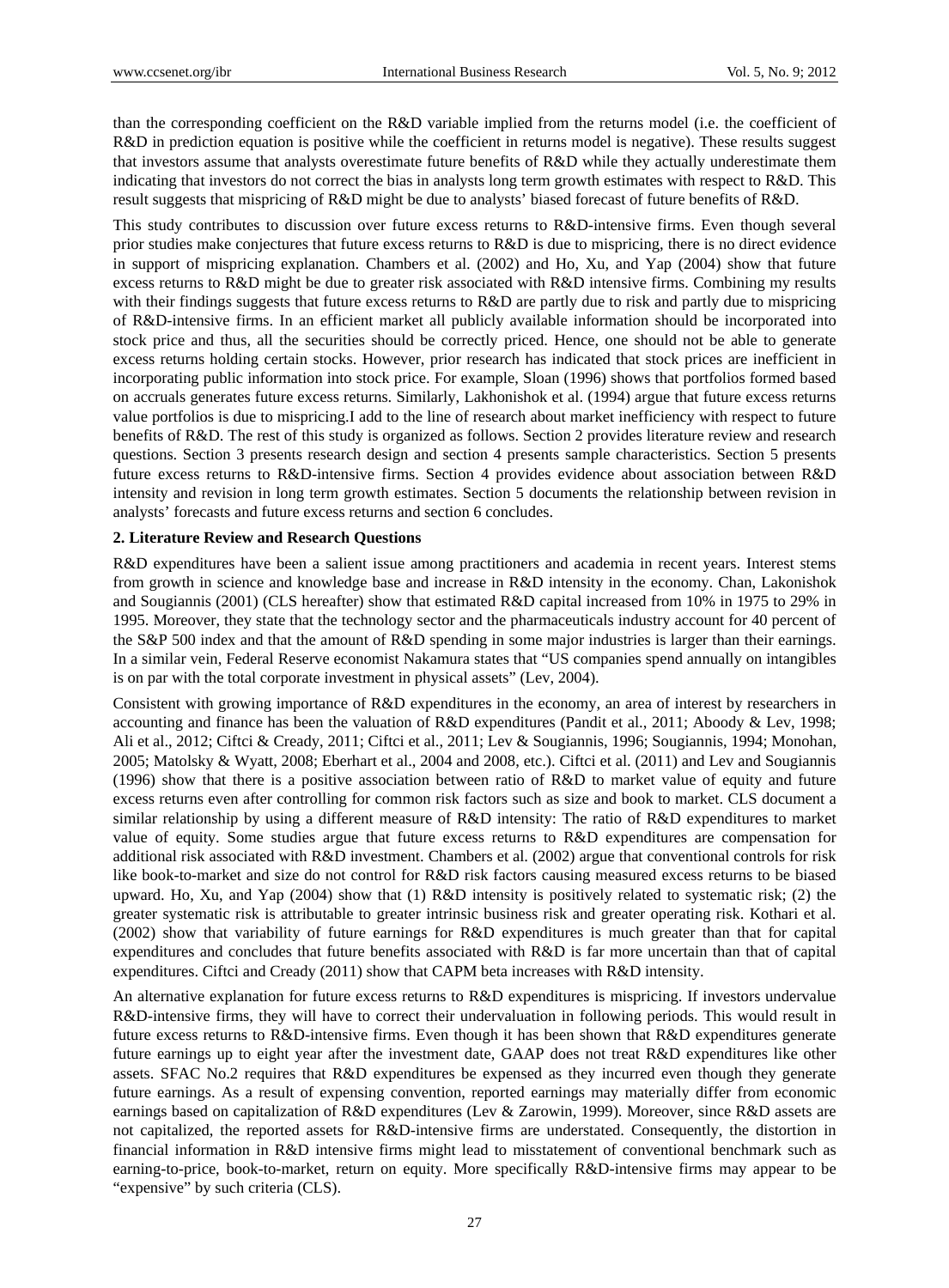Therefore, investors in R&D-intensive firms have to adjust financial numbers to eliminate the impact of expensing convention. If investors accept financial statements at face value, this raises the possibility that investors underestimate the future benefits associated with R&D expenditures and undervalue these expenditures. Thus, future excess returns to R&D may be correction of undervaluation in prior periods.

In this paper I investigate whether future excess returns to R&D is due to mispricing or risk. To explore this question I first investigate the relationship between R&D intensity and analysts long term growth estimates. Prior research suggests that financial analysts are information processors of investors (Barron, Byard & Kim, 2002). Moreover, investor dependence on analysts' information in valuation of securities is greater in R&D-intensive firms. (Barth et al., 2001) Investors use analysts' forecasts to form their expectations about future benefits of firms. Prior studies indicate that when analysts underestimate (overestimate) of future growth in earnings, this may result in undervaluation (overvaluation) of securities. For example La Porta (1996) show that value-glamour anomaly documented by Lakonishok, Shleifer and Vishny (1994) is due to investors accepting analyst long term growth estimate at its face value even though these forecasts are overly optimistic. Consequently, analysts' forecasts might play a role on mispricing of analyst as well. If R&D-intensive firms are mispriced, it might be due to analysts' underestimating future benefits of R&D expenditures and investors using analysts biased forecasts. Alternatively, analysts might be correctly estimating future benefits associated with R&D expenditures but investors do not use this information. To investigate these two possibilities I investigate the relationship between R&D intensity and revision in consensus analysts' long term growth estimates. Since it takes up to eight years to realize the future benefits associated with R&D expenditures, I use long term growth estimates instead of earnings forecasts. If analysts underestimate the long term growth in earnings in R&D-intensive firms, they will have to revise their long term growth estimates upwards in the following years as realize their underestimation in the following years. This will result in positive association with R&D intensity and revision in consensus (mean) analysts' forecast.

Next research question I investigate to what extent investors are mislead by analysts forecasts. If investors use analysts' forecasts to estimate future benefits of R&D, they may be mislead by analysts' underestimation of future benefits of R&D. Hence, analysts' underestimation might lead to mispricing of firms with heavy spending in R&D.

#### **3. Research Design**

#### *3.1 Revision in Analysts' Forecasts and R&D Intensity*

I first investigate whether analysts correctly estimate the future benefits associated with R&D-intensive firms. Financial analysts are important source of information for investors. Gleason and Lee (2003) show that the price adjustment process is faster and more complete for firms with greater analyst following. Brennan et al. (1993) reports that stocks with greater analyst coverage react faster to market-wide common information. Hong et al. (2000) find that returns to momentum-based investment strategies are higher for firms with low levels of analyst coverage. Finally, Elgers et al. (2001) find that the price response to value relevant information in analyst earnings forecasts is less complete for firms with lower levels of analyst coverage. These studies suggest that financial markets heavily depend on the information provided by analysts.

When most of a firm's assets are intangible the valuation is much more difficult than tangible assets, because R&D expenditures are immediately expensed and balance sheet does not report R&D capital of the firms. Thus, investors have to calculate the magnitude and profitability of R&D capital of the firm by themselves. Moreover, reported earnings might be understated due to expensing of R&D expenditures. Consequently, investors' dependence on analysts' information is greater in intangible firms. Barth, Kasznik, McNichols (2001) suggest that intangible intensive firms have more information asymmetry between managers and investors and more uncertainty about firm value than other firms. They conclude that in the absence of private information intermediaries, such as analysts, share price of high intangibles firms would be less precisely reflects fundamental values.

Considering the investors' dependence on analysts' information in R&D-intensive firms, it is important to investigate whether financial analyst correctly estimates future benefits associated with R&D-intensive firms. If future excess returns to R&D are due to mispricing of R&D-intensive firms, then there are two possibilities for analysts' role in mispricing of these firms. The first possibility is that financial analysts underestimate the future benefits associated with R&D and misguide investors when they form their expectations about future benefits about R&D. Alternatively, analysts are correctly estimating the future benefits associated with R&D-intensive firms, but investors do not use the information in analysts' forecasts. To investigate these possibilities, I first investigate whether analysts correctly estimate future benefits associated with R&D-intensive firms. If analysts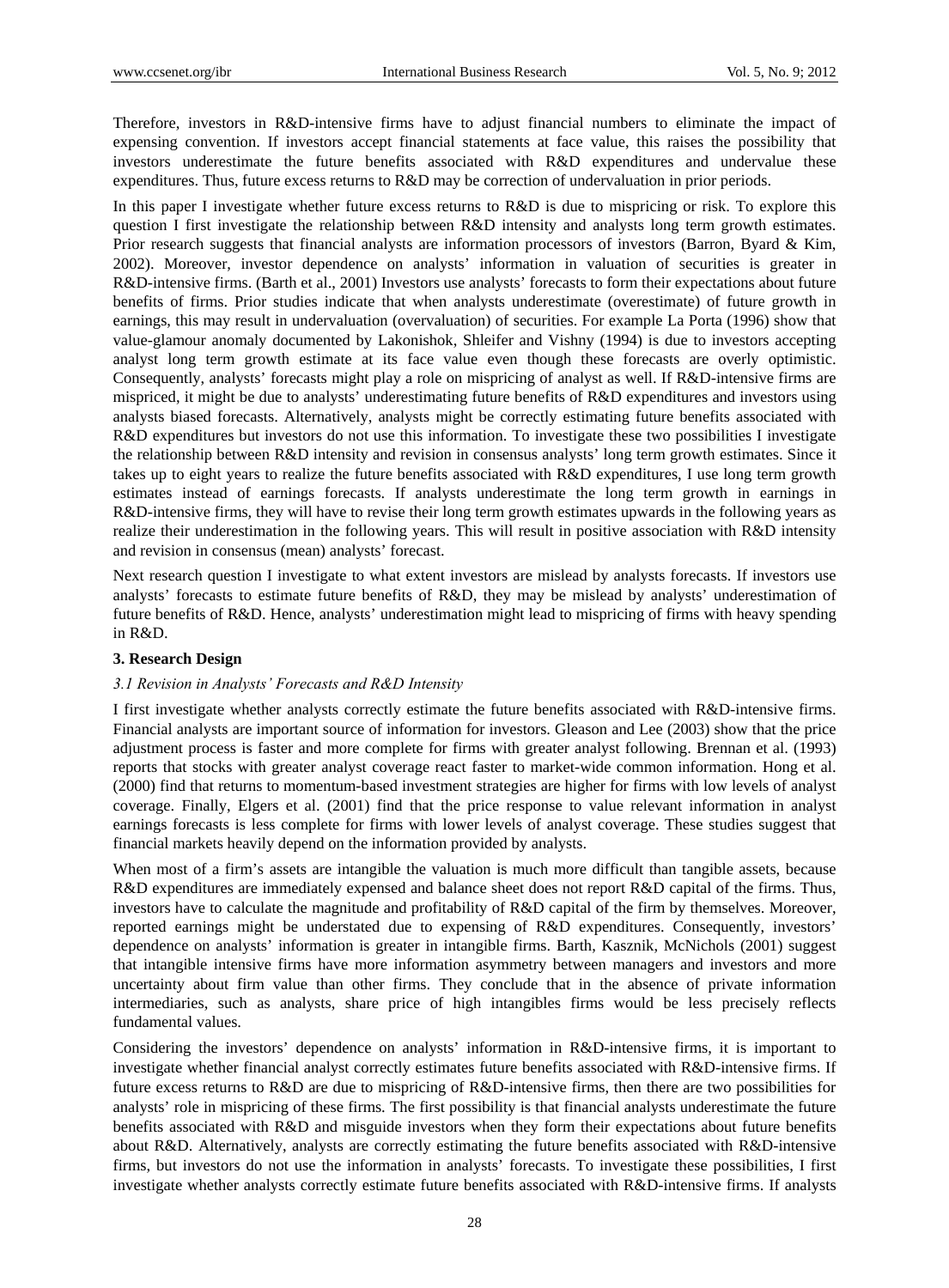underestimate future benefits associated with R&D-intensive firms, they will revise their estimates upwards in following periods as they realize their underestimation. Thus, I observe an association between analysts' revision in following periods and R&D-intensity. On the other hand if analysts correctly estimate future benefits, I should not observe any association between revision and R&D intensity. I estimate following models to explore these conjectures.

$$
REV_{t+i} = \alpha_0 + \alpha_1 * RDEXP_t + \alpha_2 * LBM_t + \alpha_2 * LSIZE_t + \alpha_2 * LNUM_t + \varepsilon_{t+i}
$$
 (1)

$$
REV_{t+i} = \alpha_0 + \alpha_1 * RDCAP_t + \alpha_2 * LBM_t + \alpha_2 * LSIZE_t + \alpha_2 * LNUM_t + \varepsilon_{t+i}
$$
\n
$$
(2)
$$

$$
REV_{t+i} = \frac{LTG_{(t+1)+i} - LTG_{t+1}}{LTG_{t+1}}
$$

Where *RDEXP<sub>t</sub>* is R&D expense (Compustat item #46) divided by market value of equity at the end of fiscal year *t*. Market value of equity is share price times number of shares outstanding from CRSP at the end of December in year *t*. *RDCAP<sub>t</sub>* is R&D capital divided by market value of equity at the end of fiscal year *t*. *LTG*<sub> $t+1$ </sub> is consensus (mean) long term growth estimate in May of year  $t+1$ . To ensure that financial information, such as earnings and R&D expenditures, is available when analysts estimate long term growth, I use the consensus analysts' forecast in May of year  $t+1$ . *LTG*  $_{t+i}$  is consensus (mean) long term growth estimate in May of year  $(t+1)+i$ . Therefore,  $REV_{t+i}$  shows percentage revision in consensus analysts' forecasts *i* year after the initial forecast in May of year  $t+1$ . For example  $REV_{t+5}$  shows percentage revision in consensus analysts' forecast in May of  $t+6$  relative to initial long term growth estimate in May of  $t+1$ . Percentage revision in consensus analysts' forecasts is calculated for periods ranging from one to five years. A very important reason for me to use long term growth estimate to measure the future benefits associated with R&D is that prior research documents that the benefits associated with R&D investment is realized many years later (Lev & Sougiannis, 1996). IBES states that financial analysts estimate long term growth in earnings for a period of three to five years. Therefore, it is more appropriate to use long term earnings growth estimates rather than earnings to estimate future benefits associated with R&D investment. Another important issue is that percentage revision is more appropriate than actual revision in reflecting relative revision in analysts' expectations.

Because a 1% revision in long term growth estimate for a firm with initial estimate of 4% would mean a 25% revision relative to the initial estimate whereas it would only mean a 5% revision for a firm with initial long term growth estimate of 20% (Note 1). Consistent with Lee, O'Brien and Sviramakrishnan (2004), I winsorize the tails of the dependent variable in equation (1) at  $1 \%$ . *LBM<sub>t</sub>* in equations (1) and (2) is log of book-to-market ratio. Book-to-market ratio is book value of equity (Compustat item # 60) at the end of fiscal year *t* divided by market value of equity. I include book-to-market ratio to control for value-glamour anomaly documented in prior literature (Doukas et al., 2002). CLS suggest that high R&D expense to market value firms are past losers. Therefore, it might be possible that these firms are value firms with high book-to-market ratio. Consistent with value-glamour anomaly, I expect positive sign on  $LBM_t$ .  $LSIZE_t$  is log of market value of equity. We include market value of equity consistent with Core et al. (2006). *LNUM<sub>t</sub>* is log of number of analysts' forecasts used in calculation of consensus forecast. We add it to control for the information environment.

## *3.2 Analysts' Forecasts Errors and Mispricing of R&D*

In this section I investigate whether analysts' long term forecast errors lead to mispricing of R&D. Specifically, I investigate whether investors correctly estimate the relationship between R&D intensity and percentage revision in consensus analysts' forecasts. The Mishkin (1983) test was introduced to accounting literature by Sloan (1996) and widely used in many studies. My estimation procedure in Mishkin (1983) test consists of three steps. First, I estimate the association between percentage revision in consensus analysts' forecast over five years, *REV*  $t_{t+5}$ , and R&D intensity. Second, I estimate the association between R&D intensity and *REV<sub>t+5</sub>* implicit in stock returns. Third, I compare the estimated coefficients from the above steps test whether market underestimates the effect of R&D on future earnings. I estimate following model to estimate the relationship between R&D intensity and  $REV_{t+5}$ .

$$
REV_{t+5} = \alpha_0 + \alpha_1 RD_t + \varepsilon_t \tag{3}
$$

*RD<sub>t</sub>* is R&D intensity. In above equation is either *RDEXP<sub>t</sub>* or *RDCAP<sub>t</sub>*. In an efficient market all information is immediately incorporated into price. Hence, returns will be related to only unexpected information. Consequently, we assume that excess returns will be related to unexpected revision in analyst forecast, *UREV<sub>t+5</sub>*.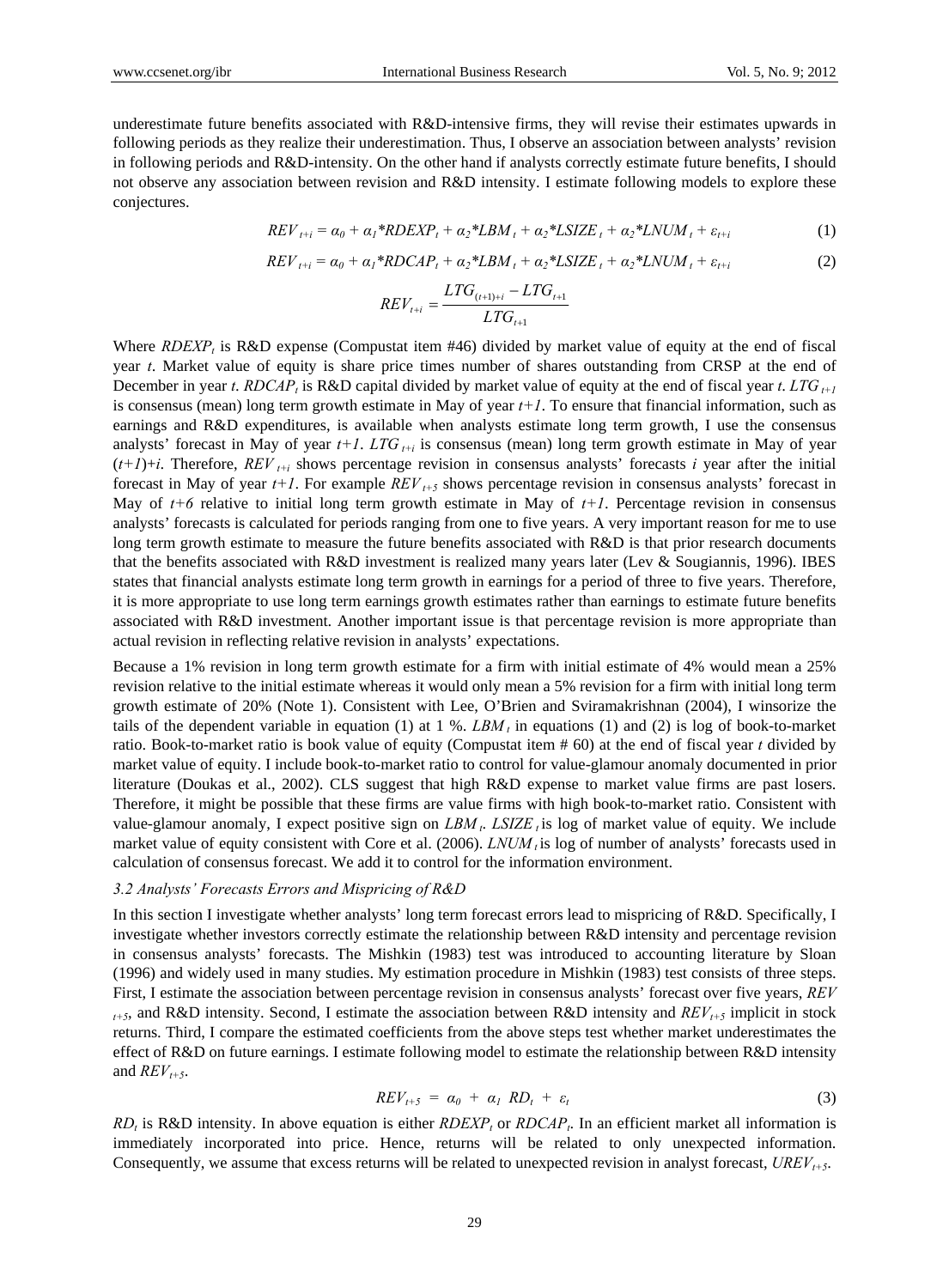$$
AV\_RET_{t+5} = B_0 + B_1 \text{ UREV}_{t+5} + \varepsilon_{t+5} \tag{4}
$$

*AV\_RET<sub>t+5</sub>* is size and book to market average excess returns over years t+1 to t+5. Calculation of excess returns is described in section 4.3. We can express unexpected revision as revision over t+5 mines expected revision at time t.

$$
UREV_{t+5} = REV_{t+5} - Expectation at t of REV_{t+5}
$$
 (5)

If we use equation (3) for expectation at t of  $REV_{t+5}$ , we get following equation.

$$
AV\_RET_{t+5} = B_0 + B_1 (REV_{t+5} - (\alpha_0^* + \alpha_1^* RD_t) + \varepsilon_{t+5}
$$
 (6)

 $\alpha_{1}^{*}$  in equation (6) shows the association between R&D intensity and percentage revision in consensus analysts' forecast,  $REV_{t+5}$ , implicit in prices. If investors correctly estimates the relationship between  $REV_{t+5}$  and  $R&D$ intensity, the coefficient estimate  $\alpha^*$  in equation (4) should be equal to  $\alpha_l$  that in equation (3) and *vice versa*.

## **4. Data**

#### *4.1 Sample Characteristics*

My sample covers all NYSE, AMEX and NASDAQ firms covered in COMPUSTAT, CRSP and IBES between 1981 and 2004. To include in my sample, I require each observations to have financial statement data available in COMPUSTAT, return data in available in CRSP and long term growth estimates and realized long term growth available in IBES. The sample starts from 1981 because analyst long term forecast are available in IBES files after 1981. The last year in my sample is 2004 because I need 6 year-ahead return data to calculate 5-year-ahead returns. Financial statement data is obtained from COMPUSTAT, monthly return data from CRSP and analyst long term growth estimates are obtained from IBES. I use market value of equity as deflator in calculation of R&D expenditures to market value of equity. To eliminate the impact of small deflator, I deleted the observations with market value of equity less than 100 million. To eliminate the impact of extreme observations, I also delete observation with R&D to market value of equity greater than 500 % and book value less than zero. This yields a final sample of 16,515 observations.

#### *4.2 Descriptive Statistics for R&D and Non-R&D Firms*

Table 1 presents descriptive statistics for R&D and non R&D firms. 42 % of my sample consists of R&D firm-year observations. The mean book-to-market ratio for non-R&D firms is greater than R&D firms. This suggests that R&D firms have better growth opportunities (Simith & Watts (1992)). The mean (median) market value of equity for R&D firms 4,402 million (891 million) greater than 2,341 million (681 million) for non-R&D firms. However, mean (median) total assets for R&D firms is 4,582 million (733 million) less than 6,788 million (1,041 million) for non-R&D firms. This indicates that even though R&D firms have smaller tangible capital, their market value is greater than non-R&D firms. This finding implies existence of intangible capital in R&D-intensive firms. The mean (median) earnings-to-price ratio for R&D firms is 5.11% (5.55%) significantly smaller than 6.50% (6.39) for non-R&D firms. This is because market value of equity for R&D firms is greater non-R&D firms. However, mean (median) return on asset for R&D firms are 7.35% (7.30%) greater than 5.49% non-R&D firms. This is because non-R&D firms have larger total assets than R&D firms. The mean (median) R&D expenditures to market value of equity for R&D firms is 4.75 % (2.94%). The mean (median) R&D capital to market value of equity is 10.67% (6.47%), more than twice that of R&D expenditures to market value of equity. R&D capital is calculated by accumulating the unamortized portion of previous years' R&D expenditures. Amortization rates are obtained from Lev and Sougiannis (1996).

Analysts' consensus long term growth estimates for R&D firms are more optimistic than non-R&D firms. The mean (median) forecast error in long term growth estimates for R&D firms is -8.02% (7.18%) significantly more negative than -6.27 % (-4.50%) for non-R&D firms. However, the mean (median) percentage revision in analysts' consensus long term growth estimates for R&D firms is -3.87% (-7.91%) not significantly different from -3.66% (-9.09%) for non-R&D firms. This suggests analysts continue to hold high earnings growth expectations for R&D firms even though their realized earnings growth turned out to be less than what they expected.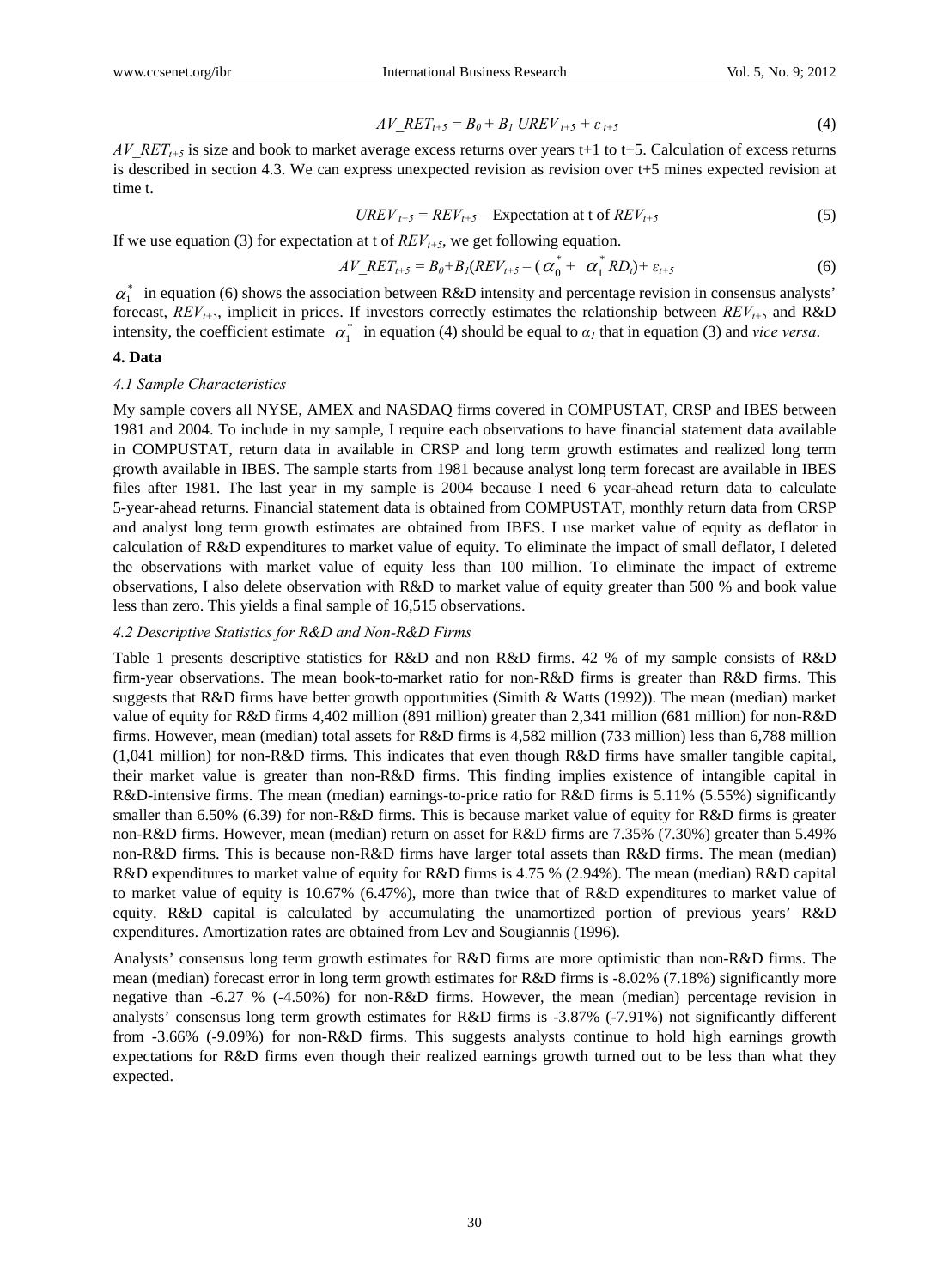|                                            | Mean           |           |                    | <b>Median</b>    |           |                    |
|--------------------------------------------|----------------|-----------|--------------------|------------------|-----------|--------------------|
|                                            |                |           | Difference = $R&D$ |                  |           | Difference = $R&D$ |
|                                            |                |           | minus non-R&D      |                  |           | minus non-R&D      |
|                                            | Non-R&D        | R&D       | p-value of t-stat  | Non-R&D          | R&D       | p-value of Z-stat  |
| R&D to market value of equity              | $\overline{0}$ | 0.0473    | 0.00               | $\overline{0}$   | 0.0293    | 0.00               |
| R&D capital to market value of equity      | $\Omega$       | 0.1062    | 0.00               | $\overline{0}$   | 0.0647    | 0.00               |
| <b>Return on Asset</b>                     | 0.0549         | 0.0735    | 0.00               | 0.0466           | 0.0730    | 0.00               |
| Earnings-to-Price                          | 0.0650         | 0.0515    | 0.00               | 0.0640           | 0.0556    | 0.00               |
| Book-to-market                             | 0.5752         | 0.4861    | 0.00               | 0.5152           | 0.4209    | 0.00               |
| Market value of equity                     | 2341           | 4404      | 0.00               | 681              | 891       | 0.00               |
| Earnings                                   | 133            | 214       | 0.00               | 40               | 42        | 0.00               |
| R&D capital                                | $\mathbf{0}$   | 349       | 0.00               | $\boldsymbol{0}$ | 55        | 0.00               |
| R&D expenditures                           | $\Omega$       | 156       | 0.00               | $\overline{0}$   | 25        | 0.00               |
| Sales revenue                              | 2359           | 3916      | 0.00               | 758              | 862       | 0.00               |
| <b>Total</b> assets                        | 6788           | 4583      | 0.00               | 1041             | 733       | 0.00               |
| Long term growth estimate $(LTG_{t+1})$    | 14.11          | 16.44     | 0.00               | 13.10            | 14.40     | 0.00               |
| Forecast error in long term growth         | $-6.27$        | $-8.02$   | 0.00               | $-4.50$          | $-7.18$   | 0.00               |
| estimates $(FE)$                           |                |           |                    |                  |           |                    |
| Percentage revision in analysts' long term | $-0.0366$      | $-0.0387$ | 0.76               | $-0.0909$        | $-0.0791$ | 0.13               |
| growth estimates $(REV_{t+5})$             |                |           |                    |                  |           |                    |
| Number of analysts' forecasts              | 6.45           | 7.54      | 0.00               | 5                | 6         | 0.00               |
| Number of firm-year observations (N)       | 7,793          | 5,722     |                    |                  |           |                    |

## Table 1. Descriptive Statistics for R&D and non-R&D firms

## *4.3 R&D Intensity and Future Excess Returns*

In this section I investigate the relationship between R&D intensity and future excess returns. As discussed above prior research documents that R&D expenditures generate future excess returns (Lev & Sougainnis, 1996; Ciftci et al., 2011; Ciftci & Cready, 2011, etc.). I want to first verify this established result with our data. Panel A of Table 2 reports 1 to 5-year-ahead size and book-to-market-adjusted excess returns for portfolios formed based on R&D expenditures to market value of equity. The excess returns are size and book-to-market adjusted returns calculated from May to April of next year using companion portfolio approach as in CLS. Following CLS each firm in the sample is assigned to a companion portfolio based on its ranking by size and book-to-market. For the companion portfolio, the book-to-market ratios are classified into five equal groups at the end of April each year; the size breakpoints are determined by classifying the NYSE companies into five equal groups in April each year. The group representing the smallest size is further divided into two equal groups. Thus, I have five groups for the book-to-market ratio and six groups for size to determine the companion portfolio of book-to-market and size that each company belongs. The monthly excess returns are then computed as the difference the firm's monthly returns minus the companion portfolio's value-weighted monthly returns. The annual excess returns are obtained by cumulating the monthly excess returns.

Since this study investigates the relation between long term growth estimate and future excess returns, I report returns from first year after portfolio formation to until fifth year. The first column reports non-R&D firms. Non-R&D firms generates excess returns of 1.6% over 5-year after portfolio formation (an average of 1% in first 3 years). This is slightly greater 0.26%, the average return over 3-years in CLS. However my sample is smaller than CLS because I require each observation to have long term growth estimate and realized long term growth in IBES files. The first portfolio, the lowest intensity of portfolio, does not generate future excess returns. However the average annual excess returns over 5-year after portfolio formation in portfolios 2, 3 and 4 are significant and positive. Moreover, the average annual future excess returns in fourth portfolio reached to the magnitude of 10% (*p-value*<0.01). This finding is consistent with CLS, Chambers et al. (2002) and Lev and Sougiannis (1996) suggesting that firms with high R&D expenditures to market value of equity generates future excess returns. Panel B reports future excess returns for R&D capital to market value portfolios. The results are similar to those in Panel A: Future excess returns are increasing with R&D intensity.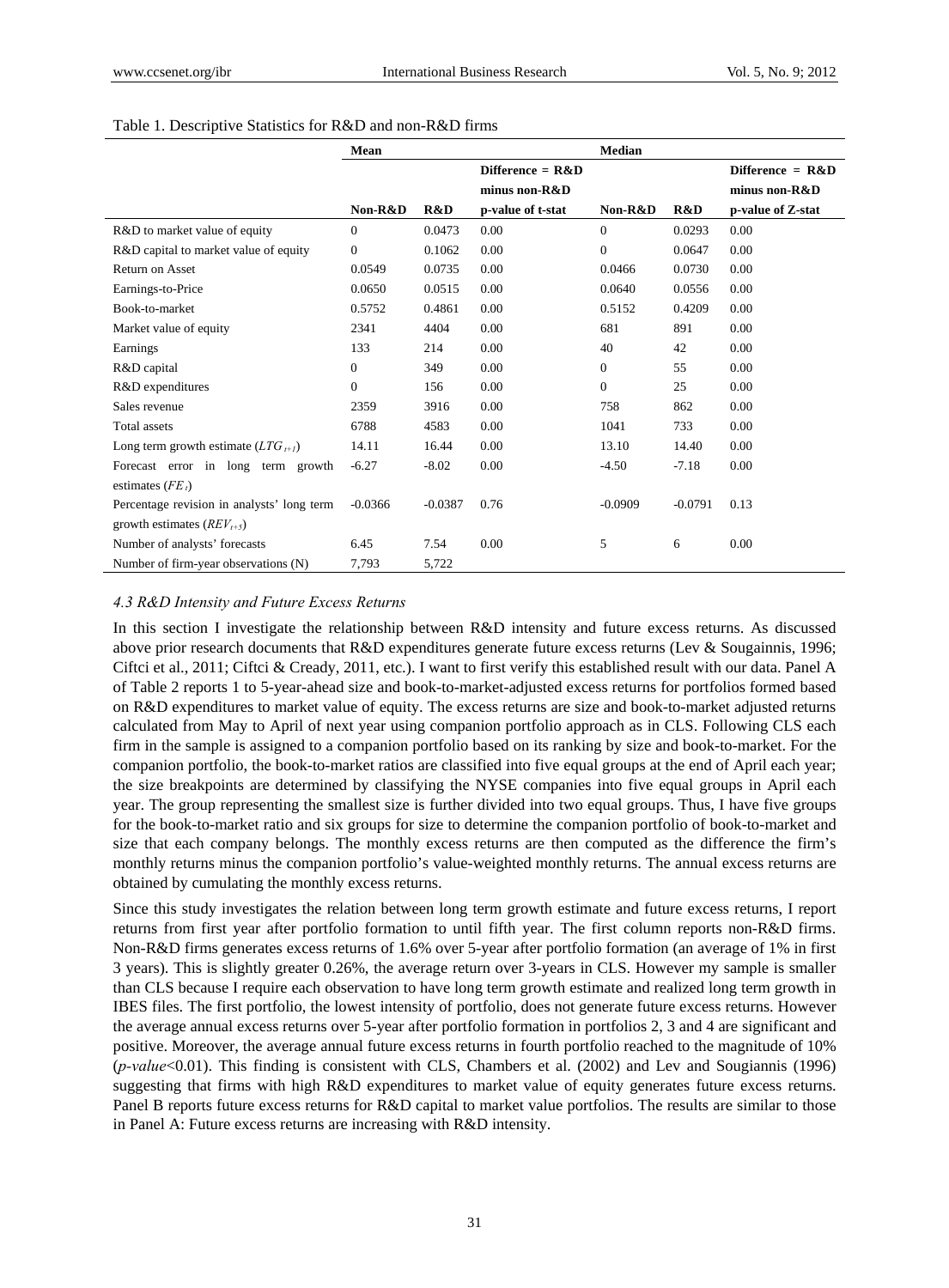#### Table 2. Future Excess Returns to R&D Portfolios

**PANEL A: Excess Returns for Portfolios Based on R&D Expenditures/MVE** 

|                                     |                       |            | Portfolios Based on R&D Expenditures / MVE |                       |             |
|-------------------------------------|-----------------------|------------|--------------------------------------------|-----------------------|-------------|
| Years Following the Investment Date | $Non-R&D$             |            | $\overline{c}$                             | 3                     | 4           |
| Number of firms in the portfolio    | 7793                  | 1425       | 1432                                       | 1439                  | 1426        |
| 1 year ahead                        | $-0.0014$             | $0.0273**$ | $0.0398***$                                | $0.0967***$           | $0.1452***$ |
| 2 years ahead                       | $0.0077$ <sup>*</sup> | 0.0047     | $0.0355***$                                | $0.0574***$           | $0.1235***$ |
| 3 years ahead                       | $0.0256***$           | 0.0042     | $0.0275***$                                | $0.0238***$           | $0.0928***$ |
| 4 years ahead                       | $0.0233***$           | $-0.0003$  | $0.0318***$                                | $0.0576***$           | $0.0555***$ |
| 5 years ahead                       | $0.0258***$           | 0.0042     | $0.0297**$                                 | $0.0225$ <sup>*</sup> | $0.0951***$ |
| Average over 5 years                | $0.0162***$           | 0.0080     | $0.0323***$                                | $0.0516***$           | $0.1024***$ |

**PANEL B: Excess Returns for Portfolios Based on R&D Capital/MVE** 

|                                     | Portfolios Based on R&D Capital / MVE |                       |             |             |  |  |  |
|-------------------------------------|---------------------------------------|-----------------------|-------------|-------------|--|--|--|
| Years Following the Investment Date |                                       | 2                     | 3           | 4           |  |  |  |
| Number of firms in the portfolio    | 1425                                  | 1433                  | 1438        | 1426        |  |  |  |
| 1 year ahead                        | 0.0114                                | $0.0567***$           | $0.0819***$ | $0.1591***$ |  |  |  |
| 2 years ahead                       | $-0.0071$                             | 0.0139                | $0.1007***$ | $0.1132***$ |  |  |  |
| 3 years ahead                       | 0.0010                                | 0.0180                | $0.0454***$ | $0.0837***$ |  |  |  |
| 4 years ahead                       | $-0.0056$                             | $0.0295$ **           | $0.0540***$ | $0.0667***$ |  |  |  |
| 5 years ahead                       | 0.0003                                | $0.0211$ <sup>*</sup> | $0.0441***$ | $0.0859***$ |  |  |  |
| Average over 5 years                | 0.0000                                | $0.0278***$           | $0.0652***$ | $0.1017***$ |  |  |  |

Note: \*\*\*, \*\*, \* significantly different from zero at the 1%, 5%, and 10% level, respectively.

#### **5. Results**

#### *5.1 R&D Intensity and Revision in Analysts' Long Term Growth Estimates*

#### 5.1.1 Univariate Tests

Panel A of Table 3 reports percentage revision in analysts' consensus forecast over *i* years, *REV t+i*, and forecast error, *FE<sub>t</sub>*, for portfolios based on R&D expenditures to market value of equity. The percentage revision in consensus analysts' forecast after one year portfolio formation, *REV t+1*, in the lowest R&D expense to market value portfolio, portfolio 1, is -1.30%, whereas it is 1.13% in portfolio 4, the highest R&D intensity portfolio. The difference in mean value of  $REV_{t+1}$  between portfolios 1 and 4 is 2.43 %. The difference in mean value of *REVt+2* between these portfolios increases to 6.15%. Finally, the difference between these two portfolios in mean value of  $REV_{t+5}$ , revision in fifth year, increases to 9.89%. This finding suggest that even though analysts revise their long term growth estimates downward in portfolio 1 after their initial estimate, they revise their estimates upward in portfolio 4. Even though, as shown in Table 1, there is no significant difference in the mean value of  $REV_{t+5}$  between R&D and non-R&D firms for all R&D firms, the mean value of  $REV_{t+5}$  in portfolio 4 is greater than non-R&D firms. Moreover, the mean value of  $REV_{t+5}$  in portfolio 1 is smaller than non-R&D firms.

More interestingly, the mean consensus analysts' long term growth forecast is around 16%; approximately similar for both portfolios 1 and 4. However, the mean value of realized long term earnings growth for portfolio 1 is 5.61% whereas it is 11.57% for portfolio 4. This result suggest that even though analysts' expect similar long term growth for the highest and lowest R&D intensity portfolios, the realized long term growth is much smaller in the lowest one.

Panel B of Table 3 reports results for portfolios based on R&D capital to market value of equity. The results are even stronger for R&D capital to market value of equity portfolios. Overall, the results in Table 3 suggest that analysts overestimate the long term earnings growth in low R&D intensity portfolio but underestimate it in high R&D intensity portfolio. However, the book-to-market ratio in portfolio 4 of both R&D expenditures to market value of equity and R&D capital to market value of equity is around 0.64 much higher than 0.40 that in portfolio 1. This indicates that high R&D intensity portfolios have high book-to-market ratio. Therefore, the above findings might be due to well-documented value-glamour anomaly. Moreover, market value of equity in the fourth portfolio is only 2,824 million compared to 5,607 million in first portfolio. Thus, I cannot make unambiguous conclusions without controlling book-to-market and size.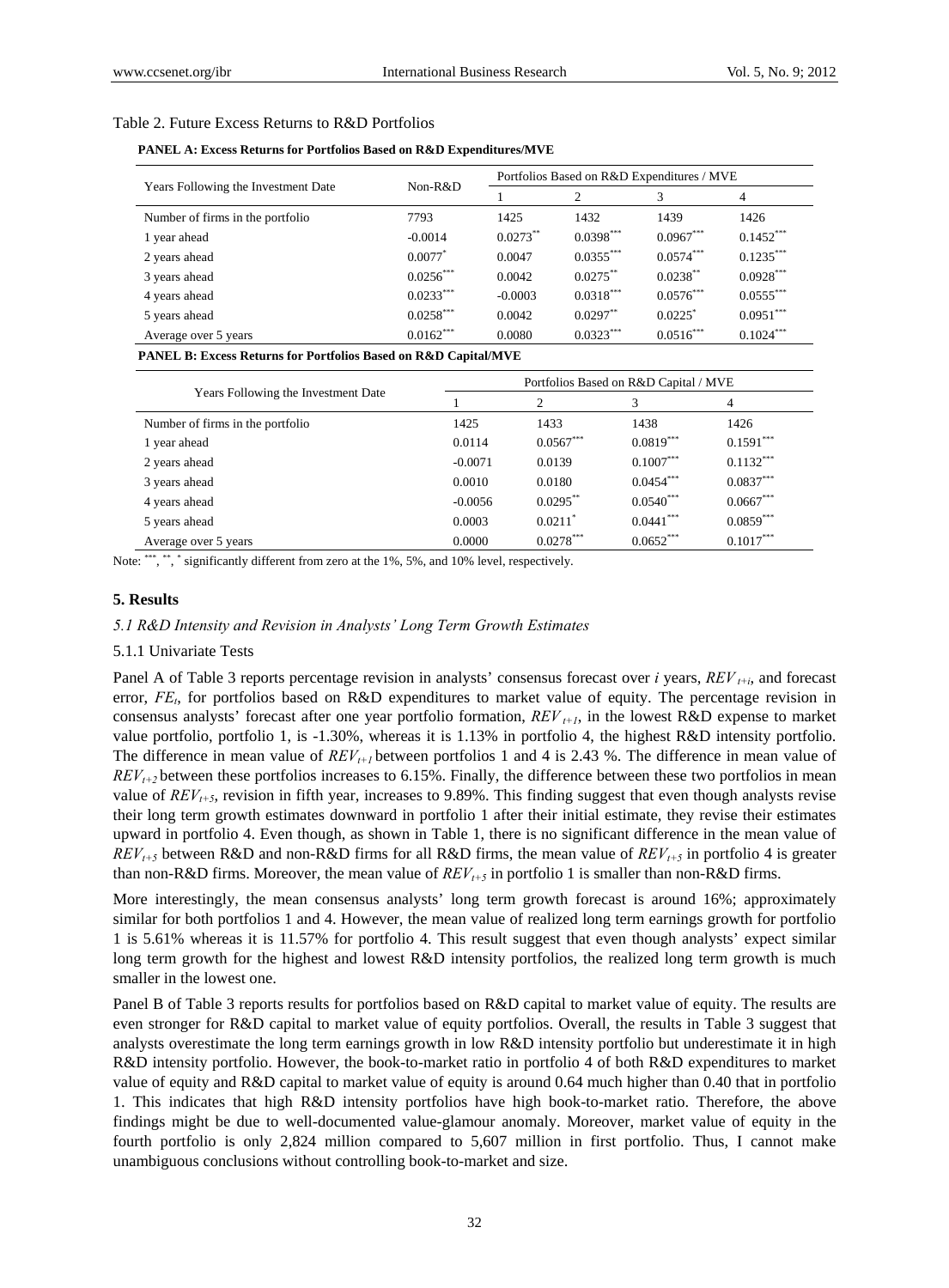## Table 3. Long Term Forecast Errors for R&D Portfolios

#### **PANEL A: Descriptive Statistics for R&D Expenditures to Market Value Portfolios**

|                                                                |                |           | Portfolios Based on R&D Expenditures / MVE |           |         |
|----------------------------------------------------------------|----------------|-----------|--------------------------------------------|-----------|---------|
|                                                                | Non-R&D        |           | 2                                          | 3         | 4       |
| R&D to market value of equity                                  | $\overline{0}$ | 0.0079    | 0.0214                                     | 0.0421    | 0.1181  |
| R&D capital to market value of equity                          | $\mathbf{0}$   | 0.0185    | 0.0496                                     | 0.0976    | 0.2594  |
| Long term growth estimate $(LTG_{t+1})$                        | 14.12          | 16.43     | 16.52                                      | 16.64     | 16.16   |
| Forecast error in analysts' long term growth estimates $(FEt)$ | $-6.27$        | $-10.82$  | $-9.53$                                    | $-7.14$   | $-4.60$ |
| Realized growth in earnings                                    | 7.85           | 5.61      | 6.99                                       | 9.50      | 11.57   |
| $(REV_{t+5})$                                                  | $-0.0366$      | $-0.0857$ | $-0.0532$                                  | $-0.0284$ | 0.0133  |
| $(REV_{t+4})$                                                  | $-0.0232$      | $-0.0685$ | $-0.0552$                                  | $-0.0205$ | 0.0240  |
| $(REV_{t+3})$                                                  | $-0.0093$      | $-0.0537$ | $-0.0377$                                  | $-0.0127$ | 0.0208  |
| $(REV_{t+2})$                                                  | $-0.0035$      | $-0.0394$ | $-0.0164$                                  | $-0.0155$ | 0.0221  |
| $(REV_{t+1})$                                                  | 0.0123         | $-0.0130$ | $-0.0097$                                  | $-0.0077$ | 0.0113  |
| Market value of equity                                         | 2341           | 5191      | 5162                                       | 4433      | 2824    |
| Book-to-market ratio                                           | 0.58           | 0.41      | 0.42                                       | 0.47      | 0.64    |
| Number of analysts' forecasts                                  | 6.45           | 7.45      | 7.64                                       | 7.80      | 7.27    |

**PANEL A: Descriptive Statistics for R&D Capital to Market Value Portfolios**

|                                                                | Portfolios Based on R&D Capital / MVE |           |           |                |
|----------------------------------------------------------------|---------------------------------------|-----------|-----------|----------------|
|                                                                | 1                                     | 2         | 3         | $\overline{4}$ |
| R&D to market value of equity                                  | 0.0085                                | 0.0223    | 0.0431    | 0.1156         |
| R&D capital to market value of equity                          | 0.0172                                | 0.0472    | 0.0949    | 0.2658         |
| Long term growth estimate $(LTG_{t+1})$                        | 17.04                                 | 16.90     | 16.48     | 15.33          |
| Forecast error in analysts' long term growth estimates $(FEt)$ | -11.41                                | $-9.55$   | $-7.37$   | $-3.77$        |
| Realized growth in earnings                                    | 5.63                                  | 7.35      | 9.12      | 11.56          |
| $(REV_{t+5})$                                                  | $-0.1011$                             | $-0.0498$ | $-0.0277$ | 0.0246         |
| $(REV_{t+4})$                                                  | $-0.0841$                             | $-0.0479$ | $-0.0252$ | 0.0369         |
| $(REV_{t+3})$                                                  | $-0.0633$                             | $-0.0408$ | $-0.0114$ | 0.0321         |
| $(REV_{t+2})$                                                  | $-0.0464$                             | $-0.0235$ | $-0.0062$ | 0.0268         |
| $(REV_{t+1})$                                                  | $-0.0193$                             | $-0.0125$ | 0.0003    | 0.0123         |
| Market value of equity                                         | 5304                                  | 4658      | 4545      | 3107           |
| Book-to-market ratio                                           | 0.40                                  | 0.42      | 0.48      | 0.65           |
| Number of analysts' forecasts                                  | 7.55                                  | 7.44      | 7.61      | 7.56           |

#### *5.2 Regressions Results for the Relationship between R&D*

Panel A of Table 4 reports regression results of equation (1) where percentage revision in consensus analyst forecast is regressed on R&D expenditures to market value of equity and control variables. The standard errors are corrected for heteroscedasticity and autocorrelation based on Huber-White procedure (Petersen, 2009). The first column reports regression results when the dependent variable is  $REV_{t+1}$ , the percentage revision in consensus analysts' forecast one year after portfolio formation. The coefficient estimate of *RDEXP<sub>t</sub>* is insignificant, suggesting that there is not significant relationship between R&D intensity and analysts' forecast revision in first year after portfolio formation. The intercept is also insignificant indicating that there is no significant revision for non-R&D firms as well. The second column reports regression results when the dependent variable is  $REV_{t+2}$ . The coefficient estimate of  $RDEXP_t$  is 0.2107 (*p-value* < 0.01). If a firm has 10% of R&D expenditures to market value of equity, the  $REV_{t+2}$  for that firm would be 2.1% (= 0.2107  $*$  0.10) higher than that for non-R&D firms. This finding is consistent the results in Table 3 indicating that revision analysts' long term growth estimates increases with R&D intensity. The results here indicates that financial analysts underestimate long term growth in earnings in high R&D firms and correct their underestimation starting with two years after their initial forecasts. The intercept is negative -0.0569 (*p-value* < 0.01), indicating analysts revise downward their long term growth estimates for non-R&D firms. The *t-value* of *LBM<sub>t</sub>* is 12.26, suggesting that the strongest explanatory variable in the regression is log of book-to-market ratio, underlining the importance of book-to-market effect. The results are consistent with value-growth anomaly documented in prior studies (Doukas et al., 2002). The log of market value of equity,  $LSIZE<sub>t</sub>$  is positive and significant suggesting that analyst forecast revision is less negative for larger firms. The log of number of analyst forecasts, *LNUMt*, is negative and significant.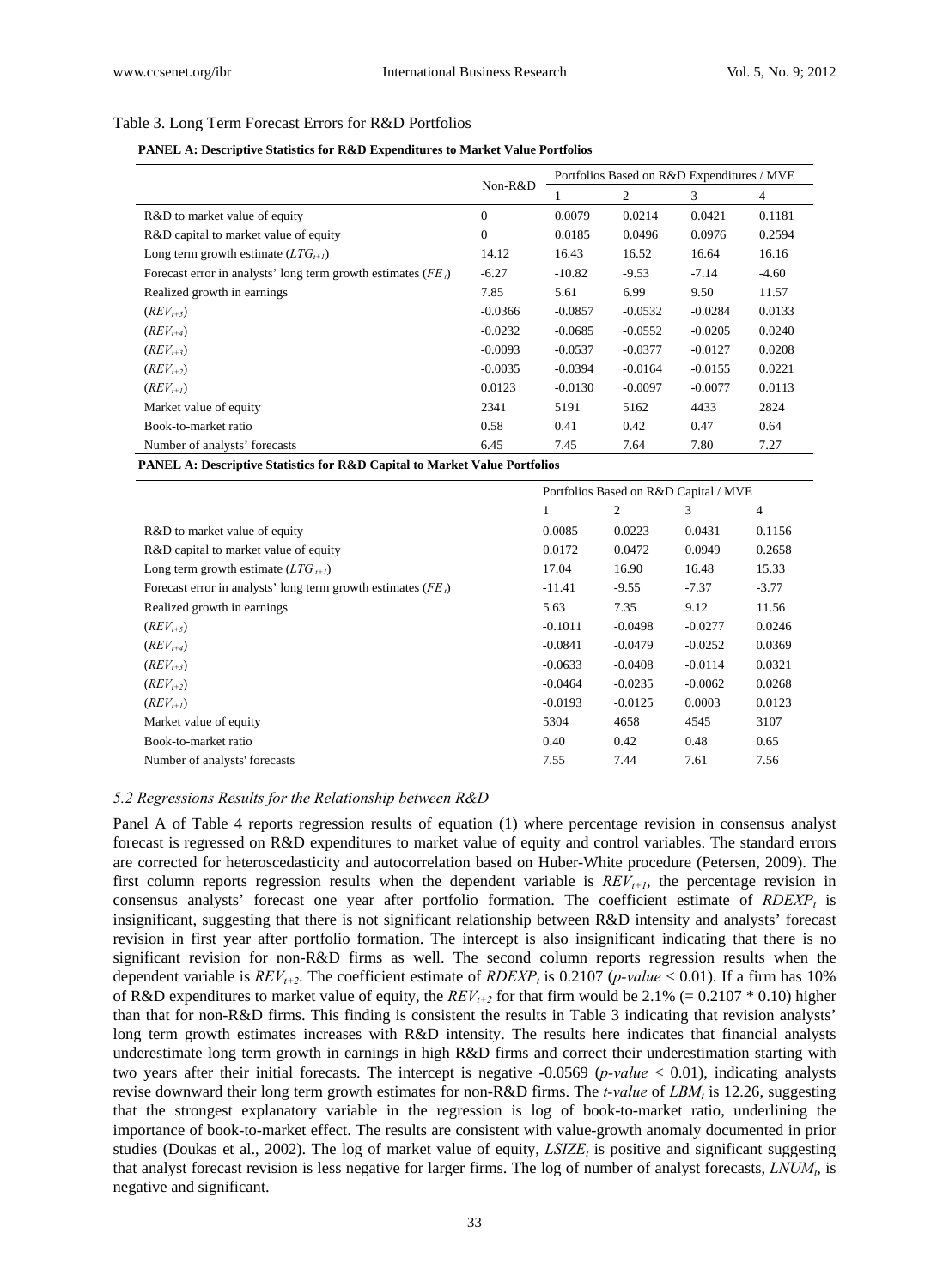The next three columns reports regression results where the dependent variables are  $REV_{t+3}$ ,  $REV_{t+4}$  and  $REV_{t+5}$ respectively. The coefficient estimates for  $RDEXP<sub>t</sub>$  are 0.2588, 0.3288 and 0.3587 respectively and all of them are significant at 1%. These results indicates that the association between  $R&D$  intensity  $RDEXP_t$  and the percentage revision in consensus analysts' long term growth estimates increase as revision period increase. The percentage revision over 3-year period is greater than 2-year period and 4-year period is greater than 3-year period. Finally, the revision over 5-year period is only slightly greater than 4-year period suggesting that most of the revision is realized in first four years and there is relatively small revision in the fifth year.

Panel B reports regression results where I measure R&D intensity with R&D capital to market value of equity, *RDCAP<sub>t</sub>*. Similar to Panel A, starting from second year there is a positive association between *RDCAP<sub>t</sub>* and percentage revision in analysts' forecast. Moreover, the t-value value of  $RDCAP<sub>t</sub>$  is greater than that of  $RDEXP<sub>t</sub>$ in Panel A of Table 4, suggesting that the association between R&D intensity and percentage revision in analysts' forecast long term growth estimates is stronger when I measure R&D intensity of firms with R&D capital.

In untabulated results here, I replicate the above regression by using ranks of variables instead of actual variables. I assign the both dependent and independent variables in equation (1) and (2) into quartiles. The results are similar to those of Table 4. There is a positive association between R&D intensity and percentage revision in analysts' long term growth estimates regardless of whether I measure R&D intensity with R&D capital to market value of equity or with R&D expenditures to market value of equity. Moreover, the positive association between R&D intensity and percentage analyst forecast revision is realized starting from 1-year after portfolio formation and continues until 5-year.

Table 4. Regression of R&D on Revision on Long Term Growth Estimates

|                | $REV_{t+1}$ |             | $REV_{t+2}$ |            | $REV_{t+3}$ |            | $REV_{t+4}$ |            | $REV_{t+5}$ |            |
|----------------|-------------|-------------|-------------|------------|-------------|------------|-------------|------------|-------------|------------|
| Dependent V.   | Coefficient | t-value     | Coefficient | t-value    | Coefficient | t-value    | Coefficient | t-value    | Coefficient | t-value    |
|                | Estimate    |             | Estimate    |            | Estimate    |            | Estimate    |            | Estimate    |            |
| Intercept      | $-0.0042$   | $-0.20$     | $-0.0569$   | $-4.49***$ | $-0.0691$   | $-4.19***$ | $-0.0761$   | $-3.95***$ | $-0.0653$   | $-3.04***$ |
| RDEXP,         | 0.0372      | 0.66        | 0.2107      | $3.52***$  | 0.2588      | $3.82***$  | 0.3288      | $4.15***$  | 0.3579      | $3.51***$  |
| $LBM$ ,        | 0.0400      | $3.96***$   | 0.0535      | $12.26***$ | 0.0796      | $14.11***$ | 0.1000      | $15.94***$ | 0.1167      | $16.83***$ |
| $LSIZE$ ,      | 0.0199      | $6.17***$   | 0.0259      | $10.15***$ | 0.0318      | $9.59***$  | 0.0344      | $8.86***$  | 0.0321      | $7.42***$  |
| LNUM,          | $-0.0569$   | $-4.00$ *** | $-0.0534$   | $-4.52***$ | $-0.0620$   | $-9.81***$ | $-0.0667$   | $-9.01***$ | $-0.0627$   | $-7.74***$ |
| R <sup>2</sup> | 0.0040      |             | 0.0279      |            | 0.0395      |            | 0.0499      |            | 0.0559      |            |

**PANEL A: Regression of**  $REV_{t+i}$  **on R&D Expenditures to Market Value of Equity (Equation (1))** 

**PANEL B: Regression Results with R&D Capital to Market Value of Equity (Equation (2))** 

|              | $REV_{t+1}$ |            | $REV_{t+2}$ |             | $REV_{t+3}$ |            | $REV_{t+4}$ |            | $REV_{t+5}$ |             |
|--------------|-------------|------------|-------------|-------------|-------------|------------|-------------|------------|-------------|-------------|
| Dependent V. | Coefficient |            | Coefficient |             | Coefficient |            | Coefficient |            | Coefficient | t-value     |
|              | Estimate    | t-value    | Estimate    | t-value     | Estimate    | t-value    | Estimate    | t-value    | Estimate    |             |
| Intercept    | $-0.0108$   | $-0.52$    | $-0.0587$   | $-4.65***$  | $-0.0716$   | $-4.35***$ | $-0.0793$   | $-4.11$    | $-0.0691$   | $-3.21$ *** |
| RDCAP        | 0.0324      | 1.11       | 0.1305      | $4.47***$   | 0.1669      | $4.81***$  | 0.2097      | $5.58***$  | 0.2338      | $5.41***$   |
| $LBM$ ,      | 0.0346      | $3.39***$  | 0.0525      | $11.92***$  | 0.0782      | $13.75***$ | 0.0984      | $15.55***$ | 0.1148      | $16.43***$  |
| LSIZE,       | 0.0196      | $5.86***$  | 0.0259      | $10.15***$  | 0.0318      | $9.59***$  | 0.0345      | $8.86***$  | 0.0322      | $7.42***$   |
| LNUM,        | $-0.0553$   | $-3.76***$ | $-0.0538$   | $-10.37***$ | $-0.0626$   | $-9.90***$ | $-0.0675$   | $-9.10***$ | $-0.0636$   | $-7.84***$  |
| $R^2$        | 0.0040      |            | 0.0290      |             | 0.0409      |            | 0.0518      |            | 0.0581      |             |

Notes: This table reports the estimation results of following equations:  $REV_{t+i} = \alpha_0 + \alpha_1 * RDEXP_t + \alpha_2 * LBM_t + \alpha_2 * LSIZE_t + \alpha_2 * LNUM_t + \alpha_1 * RBEXP_t + \alpha_2 * LBSCE$  $\varepsilon_{t+i}$ ;  $REV_{t+i} = \alpha_0 + \alpha_1 * RDCAP_t + \alpha_2 * LBM_t + \alpha_2 * LSIZE_t + \alpha_2 * LNUM_t + \varepsilon_{t+i}$ .

#### *5.3 Analysts' Forecasts Errors and Mispricing of R&D*

In this section I present the estimation results of Miskin test from equation (3) and (4). The estimation results with R&D expenditures to market value of equity, *RDEXP<sub>t</sub>*, are in Panel A of Table 5. The coefficient estimate of  $\alpha_l$  in forecasting equation is 0.4804 (*p-value* < 0.01), indicating that there is a positive relationship between R&D expenditures to market value of equity and *REV<sub>t+5</sub>*. However, the coefficient estimate of  $\alpha_1^*$  in valuation equation is -5.3040 (*p-value* < 0.01), suggesting that investors price R&D as if there is negative relationship between R&D intensity and  $REV_{t+5}$ . Moreover, the difference between  $\alpha_l$  and  $\alpha_l^*$  is statistically significant (*p-value*<0.01) (Note 2). The estimation results are similar with R&D capital to market value, *RDCAPt*, in Panel B of Table 5. Investors underestimate the relationship between R&D intensity and percentage revision in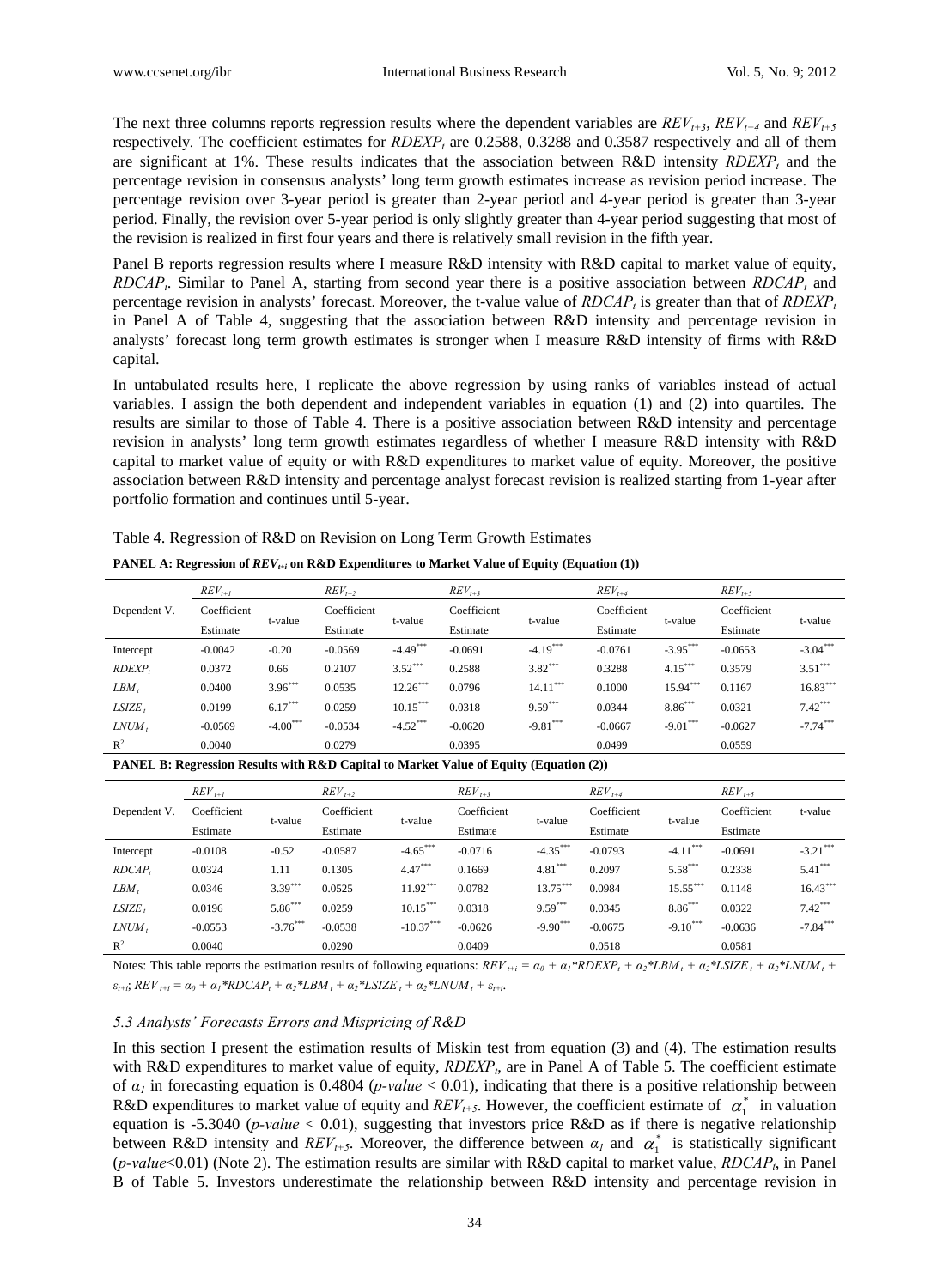consensus analysts' forecast,  $REV_{t+5}$ . Overall, the results in Table 5 suggest that analysts underestimate the future benefits of R&D but investors are not aware of this underestimation and use these biased estimates in forming their expectations about future benefits of R&D. Hence, mispricing of R&D might be affected from the bias in analysts' forecasts about R&D.

## Table 5. Mishkin Test Results

#### PANEL A: Estimation with R&D Expenditures to Market Value of Equity (*RDEXP<sub>t</sub>*)

|                                                                                     | $\alpha_I$ | B <sub>0</sub> | $B_I$     | $\frac{1}{2}$<br>$\alpha_{0}$ | $\gg$<br>$\alpha_{1}$ |
|-------------------------------------------------------------------------------------|------------|----------------|-----------|-------------------------------|-----------------------|
| <b>Coefficient Estimate</b>                                                         | 0.4804     | 0.0142         | 0.0394    | $-4.8671$                     | $-5.3040$             |
| t-value                                                                             | $7.54***$  | $1.72^*$       | $6.21***$ | $-6.03***$                    | $-9.66***$            |
| Test of market Efficiency: $\alpha_l = \alpha_l^*$                                  |            |                |           |                               |                       |
| Likelihood Ratio statistic = 174.78 ( <i>p-value</i> < 0.01)                        |            |                |           |                               |                       |
| <b>PANEL B: Estimation with R&amp;D Capital to Market Value of Equity (RDCAP</b> ,) |            |                |           |                               |                       |
|                                                                                     | $\alpha$   | B <sub>0</sub> | $B_I$     | $\frac{1}{2}$<br>$\alpha_{0}$ | *<br>$\alpha_{1}$     |
|                                                                                     | 0.3002     | 0.0165         | 0.0422    | $-3.7021$                     | $-2.28$               |
| <b>Coefficient Estimate</b>                                                         |            |                |           |                               |                       |

Note: \*\*\*, \*\*, \* significantly different from zero at the 1%, 5%, and 10% level, respectively. The above tables report the estimation results of following equations:  $REV_{t+5} = \alpha_0 + \alpha_1 RD_t + \varepsilon_t$ ;  $AV\_RET_{t+5} = B_0 + B_1 (REV_{t+5} - (\alpha_0^* + \alpha_1^* RD_t)) + \varepsilon_{t+5}$ .

#### **6. Conclusion**

This paper investigates whether future excess returns to R&D-intensive firms documented in prior literature is due to mispricing of R&D expenditures or compensation for additional risk associated with R&D expenditures. I investigate revision in analysts' long term growth estimates for R&D-intensive firms because investors heavily depend on analysts' information for these firms (Barth et al., 2001). Hence, analysts' bias about future benefits of R&D might lead to investor bias. I find that analysts underestimate earnings long term growth for R&D-intensive firms and correct their underestimation in the following years. I also find that investors do not correct analysts' underestimation of future benefits of R&D. This result suggests that mispricing of R&D might be due to analysts' bias in estimating future benefits of R&D. The findings in this paper, together with the results of prior studies, indicate that future excess returns to R&D are due to both mispricing and higher risk associated with R&D. Hence, greater risk associated with R&D is not the only underlying reason for the excess returns.

In this study we focus on revision in analyst forecast. However, given the great level of uncertainty regarding R&D investment, it could be interesting to see whether the

dispersion in analysts' forecasts changes through the years. Ciftci et al. (2011) document that dispersion in analyst forecast for high industry-adjusted R&D capital to sales group is greater than low group. Moreover, they show that high industry adjusted R&D to sales group generates larger excess returns compared to low group even after controlling for dispersion in analyst forecast. Hence, their results suggest that future excess returns cannot be attributable solely to dispersion. However, they do not investigate whether dispersion in analysts' forecast decreases or increases in subsequent years. Hence, it might be interesting to investigate the issue in future research.

# **References**

- Aboody, D., & Lev, B. (1998). The value relevance of intangibles: The case of software capitalization. *Journal of Accounting Research*, *36*, 161-191. http://dx.doi.org/10.2307/2491312
- Ali, A., Ciftci, M., & Cready, W. M. (2012). Market underestimation of the implications of R&D increases for future earnings: the U.S. evidence?. *Journal of Business Finance and Accounting*, *39*, 289-314. http://dx.doi.org/10.1111/j.1468-5957.2012.02282.x
- Barron, O. E., Byard, D., & Oliver, K. (2002). Changes in Analysts' Information around Earnings Announcements. *Accounting Review*, *77*, 821-847. http://dx.doi.org/10.2308/accr.2002.77.4.821
- Barth, M. E., Kasznik, R., & McNichols, M. F. (2001). Analyst Coverage and Intangible Assets. *Journal of Accounting Research*, *39*, 1-34. http://dx.doi.org/10.1111/1475-679X.00001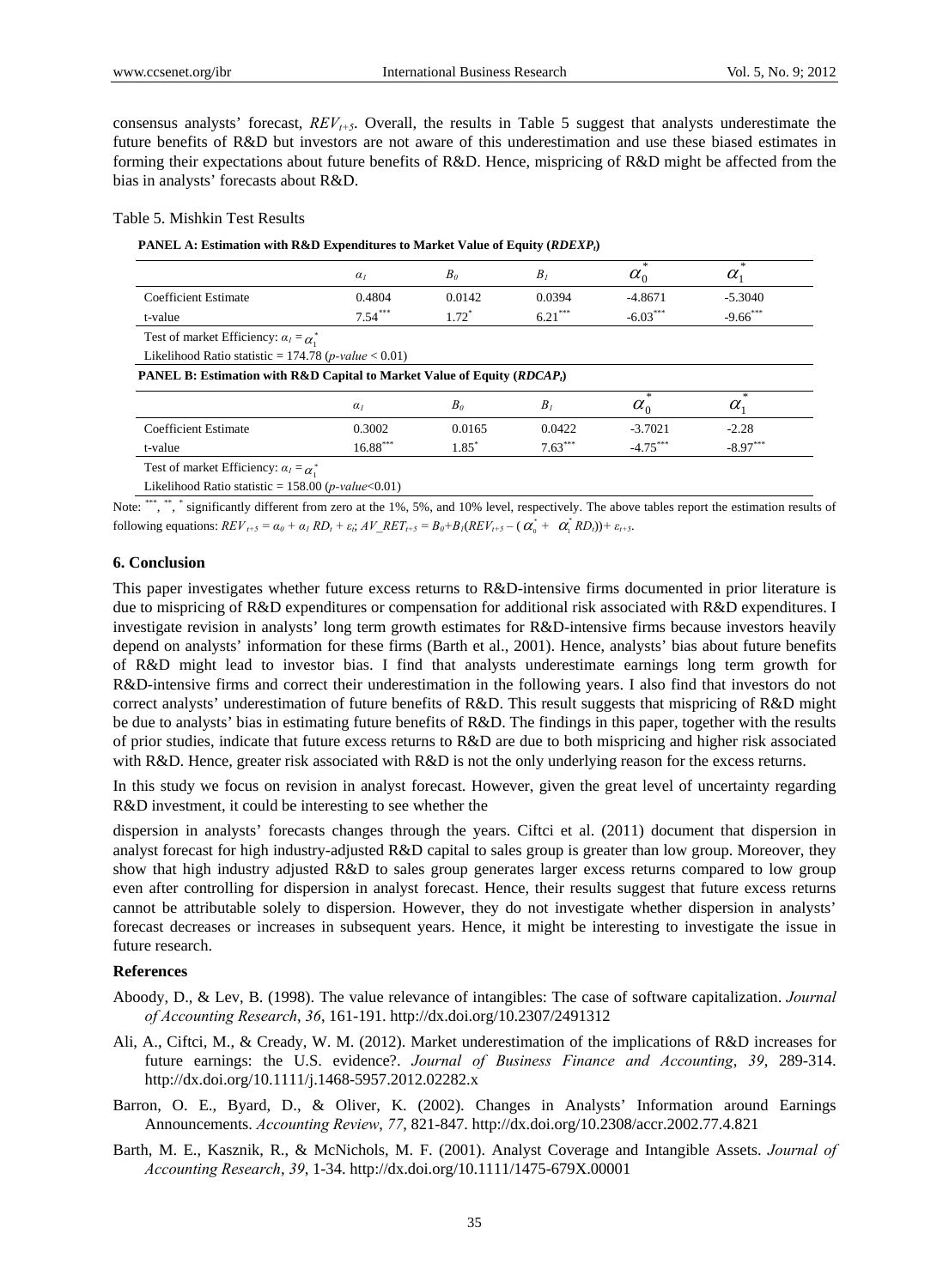- Brennan, M. J., Jegadeesh, N., & Swaminathan, B., (1993). Investment analysis and the adjustment of stock prices to common information. *Review of Financial Studies*, *6*(4). http://dx.doi.org/10.1093/rfs/6.4.799
- Chambers, D., Jennings, R., & Thompson II, R. B. (2002). Excess returns to R&D-Intensive Firms. *Review of Accounting Studies*, *7*, 133-158. http://dx.doi.org/10.1023/A:1020217817156
- Chan, L., Lakonishok, J., & Sougiannis, T. (2001). The stock market valuation of research and development expenditures. *Journal of Finance, 56*(2), 431-457.
- Ciftci, M., & Cready. W. M. (2011). R&D scale effects in earnings and returns. *Journal of Accounting and Economics*, *52*, 62-80. http://dx.doi.org/10.1016/j.jacceco.2011.02.003
- Ciftci, M., Lev, B., & Radhakrishnan, S. (2011). Is R&D mispriced or properly risk-adjusted?. *Journal of Accounting, Auditing & Finance*, *26*, 81-116. http://dx.doi.org/10.1177/0148558X11400581
- Core, J. E., Guay, W. R., & Rusticus, T. O. (2006). Does weak governance cause weak stock returns? An examination of firm operating performance and Investors' expectations. *Journal of Finance, 61*, 655-687. http://dx.doi.org/10.1111/j.1540-6261.2006.00851.x
- Darrough, M. N., & Ye, J. (2007). Valuation of loss firms in a knowledge-based economy. *Review of Accounting Studies*, *12*, 61-93. http://dx.doi.org/10.1007/s11142-006-9022-z
- Doukas, J. A., Kim, C., & Pantzalis, C. (2002). A Test of the Errors–in–Expectations Explanation of the Value/Glamour Stock Returns Performance: Evidence from Analysts' Forecasts. *Journal of Finance*, *57*, 2143-2165. http://dx.doi.org/10.1111/1540-6261.00491
- Eberhart, A. C., Maxwell, W. F., & Siddique, A. R. (2004). An examination of long-term abnormal stock returns and operating performance following R&D increases. *Journal of Finance, 59*, 623-651. http://dx.doi.org/10.1111/j.1540-6261.2004.00644.x
- Eberhart, A. C., Maxwell, W. F., & Siddique, A. R. (2008). A reexamination of the tradeoff between the future benefit and riskiness of R&D increases. *Journal of Accounting Research, 46*, 27-53. http://dx.doi.org/10.1111/j.1475-679X.2007.00264.x
- Elgers, T. P., Lo, M. H., & Pfiefer Jr., R. J. (2001). Analysts' vs. investors' weightings of accruals in forecasting annual earnings. *Journal of Accounting and Public Policy, 22*, 255-280. http://dx.doi.org/10.1016/S0278-4254(03)00022-X
- Fama, E. F., & MacBeth, J. (1973). Risk, return and equilibrium: Empirical tests. *Journal of Political Economy, 81*, 607-636. http://dx.doi.org/10.1086/260061
- Gleason, C. A., & Lee, C. M. (2003). Analyst Forecast Revisions and Market Price Discovery. *Accounting Review, 78*, 193-226. http://dx.doi.org/10.2308/accr.2003.78.1.193
- Ho, Y. K., Xu, Z., & Yap, C. M. (2004). R&D investment and systematic risk. *Accounting and Finance, 44*, 393-418. http://dx.doi.org/10.1111/j.1467-629x.2004.00116.x
- Hong, H., Lim, T., & Stein, J. C. (2000). Bad News Travels Slowly: Size. Analyst Coverage, and the Profitability of Momentum Strategies. *Journal of Finance*, *55*, 265-295. http://dx.doi.org/10.1111/0022-1082.00206
- Kimbrough, M. D. (2007). The influences of financial statement recognition and analyst coverage on the market's valuation of R&D capital. *The Accounting Review*, *82*, 1195-1225. http://dx.doi.org/10.2308/accr.2007.82.5.1195
- Kothari, S. P., Laguerre, T. E., & Leone, J. A. (2002). Capitalization versus expensing: Evidence on the uncertainty of future earnings from capital expenditures versus R&D outlays. *Review of Accounting Studies, 7*, 355-382. http://dx.doi.org/10.1023/A:1020764227390
- La Porta, R. (1996). Expectations and the cross-section of stock returns. *Journal of Finance, 51*, 1715-1742.
- Lakonishok, J., Shleifer, A., & Vishny, R. W. (1994). Contrarian investment, extrapolation, and risk. *Journal of Finance, 49*, 1541-1578.
- Lee, B., O'Brien, J., & Sivaramakrishnan, K. (2004). An analysis of financial analysts' optimism in Long term growth forecasts. *Working paper*.
- Lev, B. (2004). Sharpening the intangible edge. *Harvard Business Review*, *82*, 109-116.